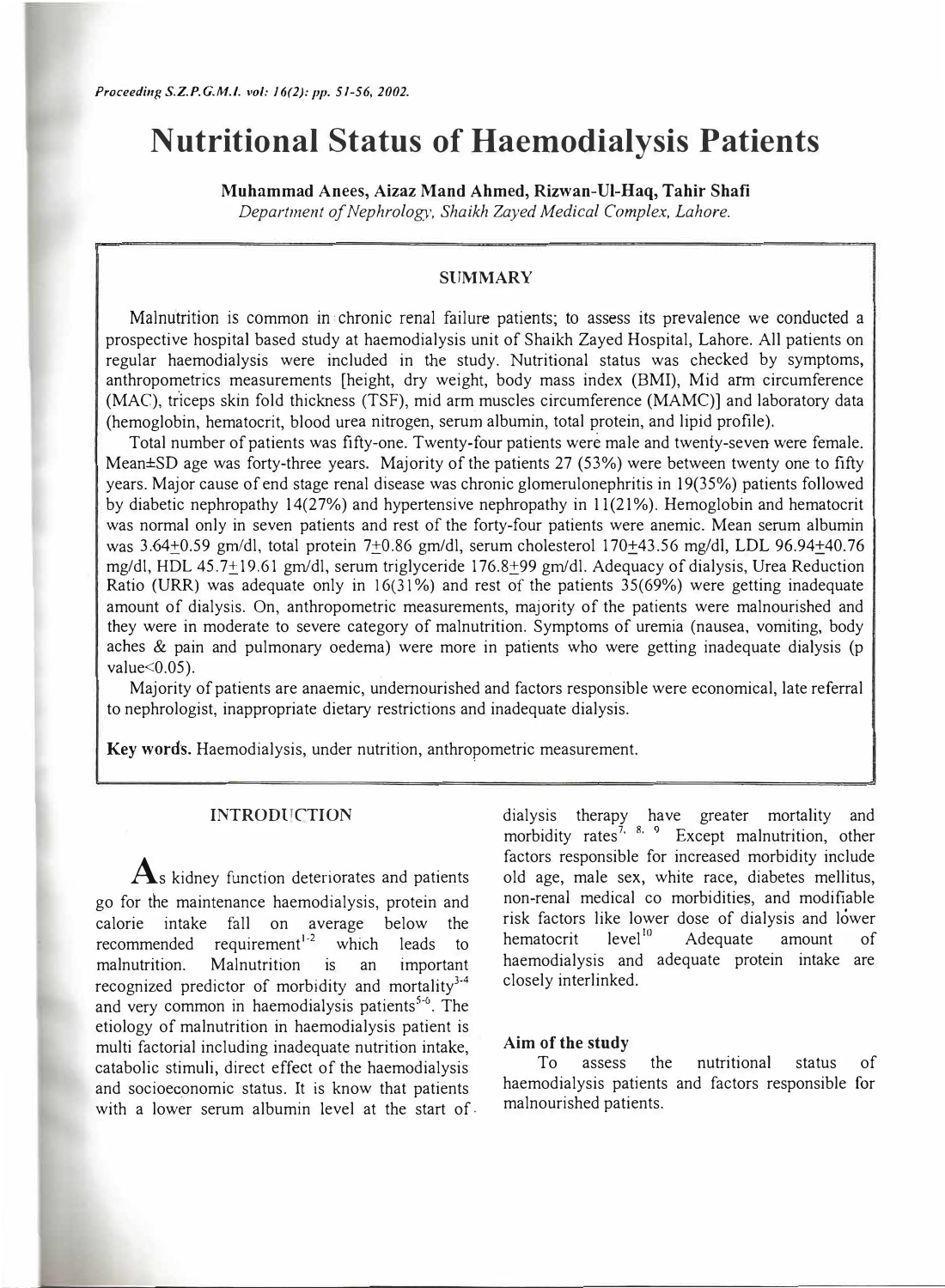## **P.A TIFNTS AND METHODS**

This study was conducted at haemodialysis unit of Shaikh Zayed Hospital, Lahore. Patients who were on regular haemodialysis for more than three months were included in study. Symptoms of uremia were recorded and physical examination done. · Nutritional status was checked by anthropometric measurements<sup>11</sup> including height, dry weight, body mass index (BMJ Kg/msq), Mid arm circumference (MAC') on the side without vascular access with a tape with the arm hanging and relaxed, Triceps skin fold thickness (TSF mm) and mid arm muscles circumference (MAMC cm). Triceps skin fold thickness was measured with the help of vernier caliper. Mid arm muscles circumference was derived from mid arm circumference and triceps skin fold thickness using following formula:

## MAMC (cm) = MAC cm  $-$  (0.314 x TSF mm)

Mid week pre dialysis blood was drawn for measuring hemoglobin. hematocrit. mean corpuscular volume. blood urea nitrogen. serum albumin, total protein, and lipid profile. Two blood samples were drawn during dialysis (pre-dialysis, post-dialysis) to assess the adequacy of dialysis. Following formula was used for checking adequacy of dialysis:

Urea Reduction Ratio<sup>12</sup>.

URR = 1- Post dialysis urea/Pre dialysis urea.

## **RESULTS**

Total number of patients were fifty-one. Twenty-four patients were male and twenty-seven were female. Mean age was 43 years with range of 11-73 years. Majority of the patients 27 (53%) were between 21-50 years. Major cause of end stage renal disease was chronic glomerulonephritis in 19(35%) patients followed by diabetic nephropathy 14(27%) and hypertensive nephropathy in 11 (21%). Mean duration on dialysis was  $19 + 35.5$  months. Twentysix patients (51%) were on twice weekly and twenty-five (49%) were on thrice-weekly dialysis. Bio chemical and anthropometrics measurement are shown in Table 1.

|  |  | Table 1: Biochemical and Anthropometric Measurements |  |
|--|--|------------------------------------------------------|--|
|--|--|------------------------------------------------------|--|

| <b>Parameters</b>                  | $Mean + SD$     |
|------------------------------------|-----------------|
| Hemoglobin (gm/dl)                 | $7.97 + 1.44$   |
| Hematocrit (%)                     | $25.53 + 5.06$  |
| Mean Corpuscular Volume (fl)       | $86.85 + 10.95$ |
| Mean Corpuscular Hb Conc. (%)      | $33.25 + 9.19$  |
| Mean Corpuscular Hb (picograms)    | $28.33 + 2.37$  |
| Serum Albumin (gm/dl)              | $3.64 + 0.59$   |
| Serum Total Protein (gm/dl)        | $7.012 + 0.86$  |
| S. Cholesterol (mg/dl)             | $170 + 43.56$   |
| LDL (mg/dl)                        | $96.94 + 40.74$ |
| HDL (mg/dl)                        | $45.7 + 19.61$  |
| S. Triglyceride (mg/dl)            | $176 + 99$      |
| <b>Anthropometric Measurements</b> | $Mean + SD$     |
| Weight (kg)                        | $56.97 + 14.42$ |
| Body Mass Index (Kg/msq)           | $20.70 + 4.01$  |
| Triceps Skin Fold Thickness (mm)   | $12 + 2.80$     |
| Mid Arm Circumference (cm)         | $24.9 + 4.09$   |
| Mid Arm Muscle circumference (cm)  | $21.17 + 3.77$  |

Hemoglobin and hematocrit were normal only in seven patients and rest of the patients<sup>44</sup> were anemic. Serum albumin and total protein was normal in 30 (60%) patients and rest of the patients  $21(44%)$  were hypoalbuminic. Mid week predialysis blood urea nitrogen was less than 70 mg/di in fifty percent of the patient. Total Lymphocyte count was adequate  $(>1500/mm^3)$  in 30 (60%) patients. Anthropometrics measurement (dry weight for height, mid arm muscle circumference and triceps skin food thickness) were divided into normal, mild, moderate, severe<sup>13</sup>. Majority of the patients were malnourished and they were in moderate to severe category of malnutrition as shown in Table 2. Parameter of adequacy dialysis (URR) was adequate only in 16(31%) and rest of patients 35 (69%) were getting inadequate amount of dialysis. Symptoms of uremia were compared using Z score. Symptoms of uremia (nausea, vomiting, body aches & pain and pulmonary oedema) were more in patients who were getting inadequate dialysis ( $p$  value  $< 0.05$ ).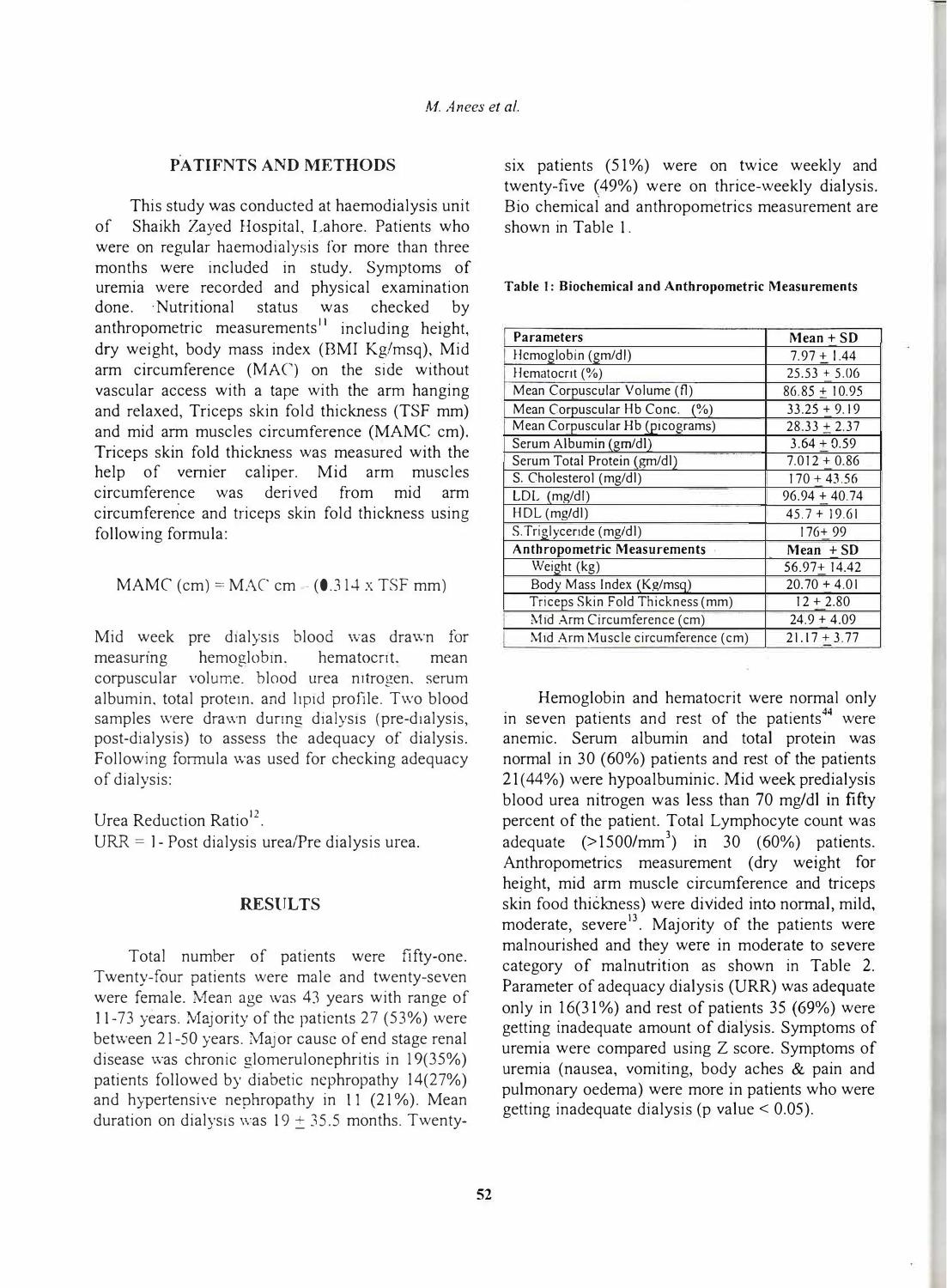| <b>Measurements</b> | p Value | $URR > 70\%$ |
|---------------------|---------|--------------|
|                     |         |              |
| Weight for Height   |         |              |
| Normal to Mild      | > 0.05  | 12           |
| Moderate to Severe  | < 0.05  |              |
| MAMC (cm)           |         |              |
| Normal to Mild      | >0.05   | 13           |
|                     |         |              |
| Moderate to Severe  | < 0.05  | 3            |
| TSF (mm)            |         |              |
| Normal to Mild      | > 0.05  | 10           |
| Moderate to Severe  | < 0.05  |              |
|                     |         |              |

Table 2: Anthropometric measurements & adequacy of dialysis

#### **DISCUSSION**

As kidney function deteriorates and patients go in to chronic renal failure with glomerular filtration rate (GFR) less than 10 ml/min, their protein intake is reduced. Reduced protein intake is due to inappropriate dietary restrictions, anorexia (inadequate· protein or calorie intake), taste alteration, intercurrent illness and frequent hospitalization. Metabolic acidosis (stimulation of amino acids and proteins degradation) and resistance to anabolic hormones due to uremic toxins causes persistent catabolism. As patient goes for maintenance dialysis, loss of proteins, amino acids, nutrients and vitamins occur during the dialysis treatment.

In our study the most common cause of ESRD was chronic glomerulonephritis followed by diabetic and hypertensive nephropathy, which is different from European countries<sup>14</sup> but similar to Korea<sup>15</sup>. Low standards of living and poor socioeconomic status, improper health facilities and illiteracy predisposes to glomerulonephritis causing ESRD. In European countries diabetes mellitus and hypertension are leading causes of ESRD<sup>16</sup>.

In this study hemoglobin and hematocrit were normal only in seven (14%) patients and rest of patients were anemic which is entirely different from international literature. Our mean hemoglobin and hematocrit were 7.97+1.44 gm/dl, 25.53+5.60% respectively, which is much less as compared to other studies**<sup>17</sup> - <sup>18</sup>**in which mean hemoglobin and hematocrit were 12.1+0.6 gm/dl, 36.3+3.6%. A

hematocrit more than 35% was found only in seven ( 14%) patients but in another study 44% patients had normal hematocrit that had duration of dialysis therapy of less than 6 month and 58% patients with duration of dialysis of more than 6 months<sup>16</sup>.

Both clinical and in vitro studies show that renal failure inhibits erythropoiesis through bone marrow suppression by · retained nitrogenous inhibitors of erythropoiesis ( 19-23). Along with these effects of renal failure other factor like economical condition is an important factor. Cost of haemodialysis is about Rs.2,50,000/year, but the per head income is less than Rs. 25,000/year. With such a gap in income and consumption, people cannot afford even regular hemodialysis. How can they afford expensive treatment for anemia in the form of erythropoitin and iron supplementation? Majority of our patients are getting inadequate amount of dialysis and inadequate dialysis causes anemia. Our mean URR is  $63.24+12.64\%$ , which is less  $(72.7 \pm 6.4\%)$  as compared to a study in New York<sup>17</sup>. According to this study, URR less than 70% at both dialysis facility and individual patients' levels restricts the response (low hematocrit) to erythropoitin: and that an inverse relationship exits between hematocrit and amount of intravenous iron administered.

Serum albumin level is altered by acute phase response, plasma volume expansion, and albumin redistribution. Because of long half-life of albumin, it does not show acute changes in protein. Due to this reason other proteins like JGF-1 may be better indicator of nutritional status because it correlates well with triceps skin fold thickness<sup>24</sup>. Hypoalbuminemia is a major risk factor for morbidity and mortality in haemodialysis patients<sup>7-9</sup>. Factors responsible for hypoalbuminemic in patients may be inadequate dialysis<sup>25</sup>, delayed gastric emptying<sup>26</sup>, co morbid conditions and underlying inflammation $^{27}$ , inadequate intake and (2) metabolic acidosis<sup>28</sup>.

In our study majority of patients,30 (60%) were normo-albuminemic and mean serum albumin was  $3.64+0.59$  which is equal to Hemo study<sup>29</sup> 3.65±0.38 gm/di. This better correlation may be due to multiple factors. Hemodialysis unit of Shaikh Zayed Hospital is tertiary care center and dietitians regularly visit the haemodialysis· unit and provide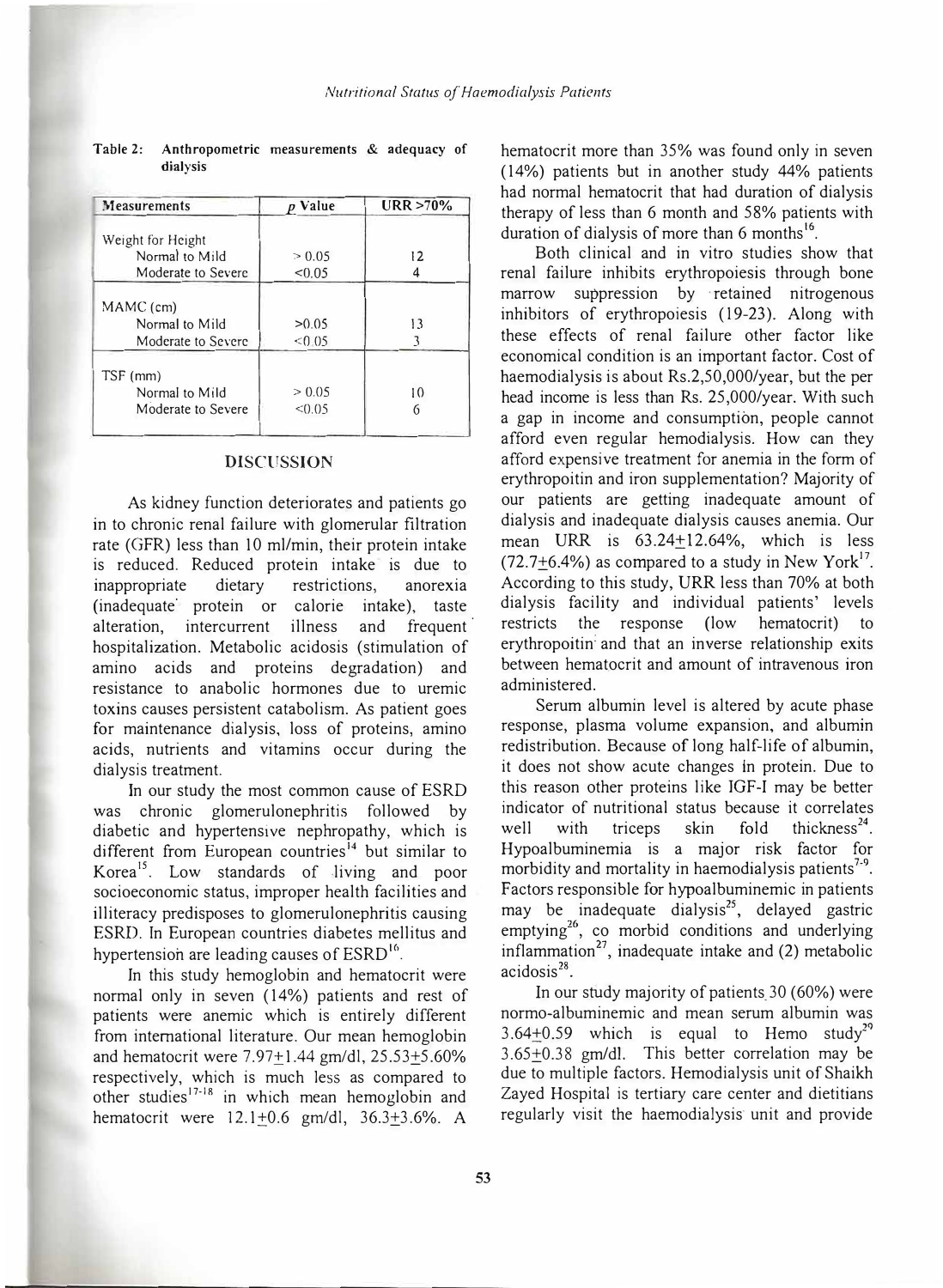dietary counseling to the patients. Consultant nephrologist, trained nurses and technicians run our dialysis unit. All these factors influence the outcome of patients on maintenance hemodialysis.

Lipid abnormalities include hypertriglyceridemia, reduced HDL cholesterol fraction and an elevated very low-density lipoprotein VLDL fraction in the setting of normal cholesterol, resembling Frederickson's type 4 hyperlipoproteinemia<sup>30</sup>. Lipid profile of our patients does not correlate with these studies. It may be the part of generalized malnutrition as we have seen in our · study.

Anthropometric measurements are cheap and easy to apply but less precise than dual energy Xray absorptiometry (DEXA)<sup>31</sup>. Subjective global assessment of nutritional statues is a well-validated tool. In our study majority of the patients are in moderate to severe category of malnutrition but serum albumin is normal in 60% patients. Serum albumin may well be normal despite significant anthropometric abnormalities<sup>25,32</sup>. There are many factors responsible for majority of malnourished patients. Amongst these factors financial and social problems are very important. As the annual per capita income is less. patients cannot afford balanced diet, which 1s required for dialysis patients.

Except. financial, our social set up is also responsible for such a high number of malnourished patients. Because of unawareness of the dietary recommendations for dialysis patients, non-medical and medical related personals start restricting protein right from the start of the renal failure. There is common belief among dialysis patients that protein intake leads to increase urea in blood. So they try to treat renal failure with dietary restrictions rather than dialysis. These unnecessary dietary restrictions lead to increased catabolism in body leading to rise in morbidity and mortality amongst dialysis patients. Other aspect of our social setup is that our renal patients are referred to nephrologist by the treating physicians at very late stage, which should be done earlier. There are many studies which show that early referral to nephrologist improves morbidity and mortality. For example, referral to a nephrologist within four months of. starting dialysis therapy (late referral) was associated with a greater degree of

hypoalbuminemia, anemia, lower GFR at the initiation of dialysis therapy; and decreased likelihood of being administered pre dialysis recombinant erythropoitin compared with patients referred less than four months (early referral) before initiating dialysis therapy<sup>33,34</sup>. Due to the delay in referral, chronic dialysis is started quite late which otherwise should have been started at GFR of 10ml/min<sup>35</sup>. Patients who start dialysis therapy at lower levels of GFR are more likely to have hypoalbuminemia, greater mortality rates<sup>36, 37</sup> and greater hospitalization rates<sup>38</sup>.

## **CONCLUSION**

In our study majority of patients were malnourished and anemic. Factors responsible for malnutrition are economical, social, late referral to nephrologist, inadequate dialysis· and inappropriate dietary restrictions. Our findings raise several challenges for health care providers. Physicians, nurses and dieticians need to overcome these challenges. The dietitians play a pivotal role in the nutritional care of dialysis patient and patients should be provided with dietary counseling from the start of substitutive treatment in order to meet the recommended nutritional intake. This paper may help in generating awareness amongst treating doctors about the role of malnutrition.

## **RECOMMENDATION**

- I. Avalibility of free/subsidized dialysis facilities for poor patients.
- 2. Early referral to nephrologist.
- 3. Dietitians should regularly · visit the dialysis unit.
- 4. Adequate amount of dialysis should be delivered and checked regularly.

## **REFERENCES**

- 1. Slumowtz LA, Motem FJ, Brosvency M, et al: effect of energy intake on nutritional status in maintained haemodialysis patients. Kidney Int 1989; 35: 704-11.
- 2. Kopple JD: McCollum Award Lecture, 1996: Protein energy malnutrition in maintenance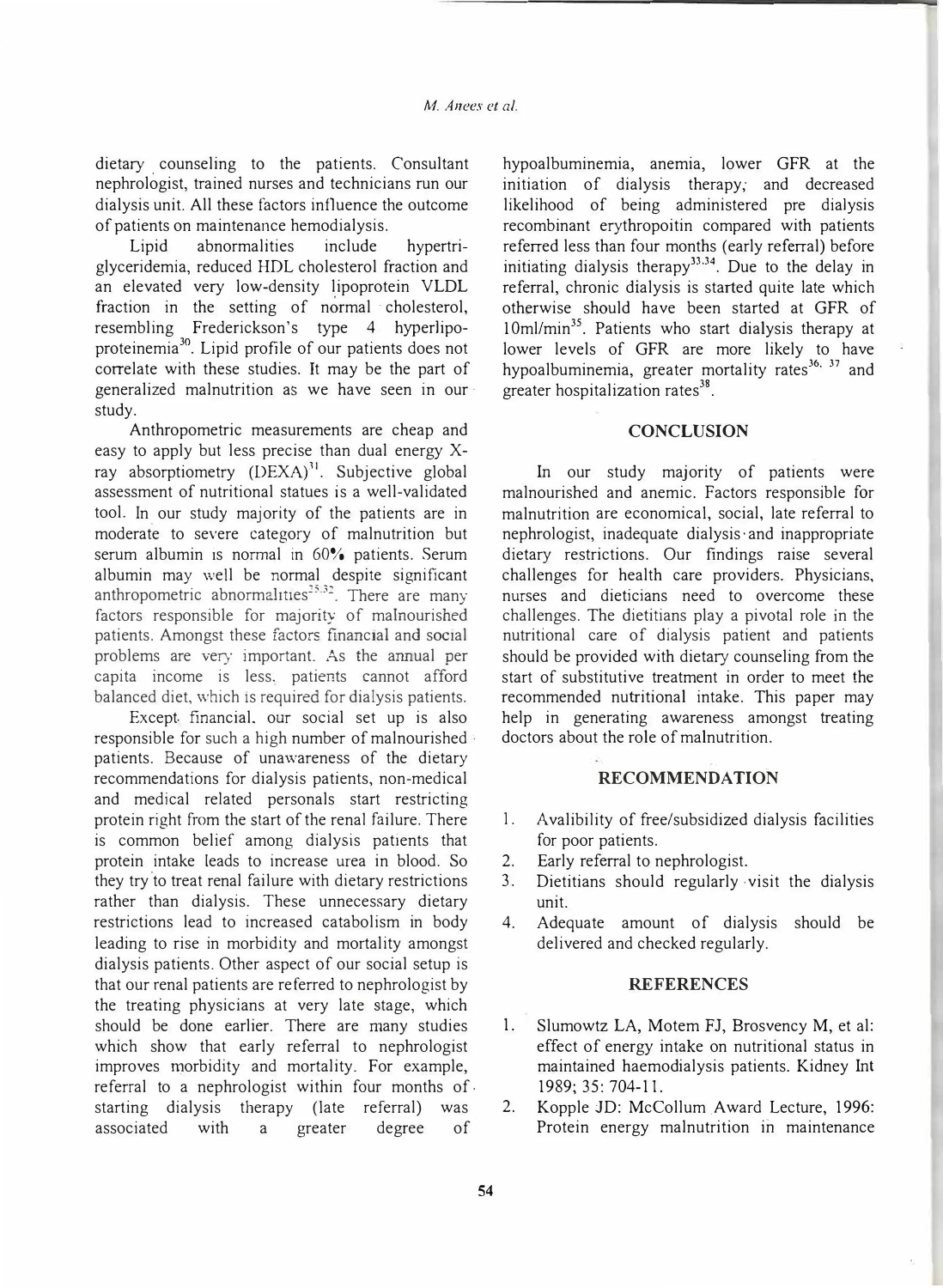dialysis patients. Am J Clin Nutr 1997; 65: 1544 -57.

- 3. Marckmann P: Nutritional status and mortality of patients on regular dialysis therapy. J Intern Med 1989; 226: 429-32.
- 4. Blagg CR: Importance of nutrition is dialysis patients Am J Kidney Dis 1991; 17: 458-61.
- 5. Merchmann P: Nutritional status of patients on haemodialysis and peritoneal dialysis. Clin Nephrol 1988; 29: 75-8.
- 6. Hakim RM, Levin N: Malnutrition in haemodialysis patients Am J Kidney Dis 1993; 21: 125-37.
- 7. Bergstorm J, Alvestrand A, Furst P: Plasma and muscle free amino acids in maintenance haemodialysis patients with out protein malnutrition. Kidney Int 1990; 38: 108-14.
- 8. Owner WF Lew NL, Liu Y, Lowrie EG, Lazarus JM: The urea reduction ration and serum albumin concentration as predictors of morality in patients undergoing haemodialysis. N Engl J Med 1993; 329: 1001-6.
- 9. Collins AJ, Ma JZ, Umen A, Keshaviah P: Urea index and other predictors of long-term outcome in haemodialysis patient's survival. Am J Kidney Dis 1994; 23: 272-82.
- 10. US Renal Data System: Comorbid conditions and correlations with mortality risk among 3,339 incident haemodialysis patients. Am J Kidney Dis 1992; 20: 32-8.
- 11. Nelson E. Anthropometry in the nutritional assessment of adults with end stage renal disease. JRN 1991; 1(4): 162-72.
- 12. Owen WF, Lew NL, Lin Y, Lowrie EG, Lazarus JM; The Urea reduction ratio and serum albumin concentration as predictors of mortality in patients. Under going Haemodial Med 1993; 329: 1001.
- 13. McConn, L. Subjective Global Assessment as it pertains to the nutritional status of dialysis patients. Dialysis and Transplantation 1996; 25(4): 190.
- 14. Ashwini R, Sehgal, Avi Dor et al, Morbidity and cost implications of inadequate haemodialysis. Am J Kidney Dis, 2001; 37(6): 1223-31.
- 15. Han H, Bleyer AJ, Houser RF et al, Dialysis and nutrition practice in Korean haemodialysis

centers. J Ren Nutre 20Q2; 12( I): 42-8.

- 16. Michael V, Rocco, Marforie R et al, Duration of dialysis and its relation to dialysis adequacy, anaemia management, and serum albumin level Am J Kidney Dis Vol 2001; 38(4): 813- 23.
- 17. Onyekachiifudu, Jaime .Uribarri, Imran Rajwani et al. Adequacy of dialysis and differences in hematocrit among dialysis facilities; Am J Kidney Dis 2000; 36(6): I 166- 76.
- 18. Movilli E, Canearini GC, Fami R et al; Adequacy of dialysis reduces the dose of recombinant erythropoietin independently from the use of biocompatible membranes in haemodialysis patients, Nephrol Dial Transplant 1995; 10: 377-81.
- 19. Wallner. SF, Vautrine. RM: Evidence that inhibition of erythropoiesis is important in the anaemia of chronic renal failure. J Lab Clin Med 1981; 97: 170-8.
- 20. Satio A, Suzuki I, Chung TG, et al. Separation of an inhibiter of erythropoiesis in the middle molecule from haemodialysate from patients with chronic renal failure. Clin Chem 1986: 32: 1938-40.
- 21. Kushner D, Beckman B, Nguyen L, et al: Polyamines in the anaemia of end stage renal disease. Kidney Int 1991; 39: 725-32.
- 22. McGonigle RJS, Husserl F, Wallin JD, et al. Haemodialysis and continuous ambulatory peritoneal dialysis effects on erythropoisis in renal failure. Kidney Int 1984 25: 430-36.
- 23. Zappacosta AR, Caro J, Erlew A. Normalization of hematocrit in patients with of end stage renal disease on continuous ambulatory peritoneal dialysis. Am J Med 1982; 72: 53-57.
- 24. Jacob, V., Le Carpentier et al. IGF-I, a marker of under nutrition in haemodialysis patients. Am J Clin Nutr, 1990, 52: 39.-44.
- 25. Linsay, R.M, Spanner, E. A hypothesis: the protein catabolic rate is dependent upon the type and amount of treatment in dialyzed uremic patient, Am, J Kidney Dis 1989; 132: 382-9.
- 26. De Schaenmaker G, Venholder R, Rottey S, et al. Relationship between gastric emptying and